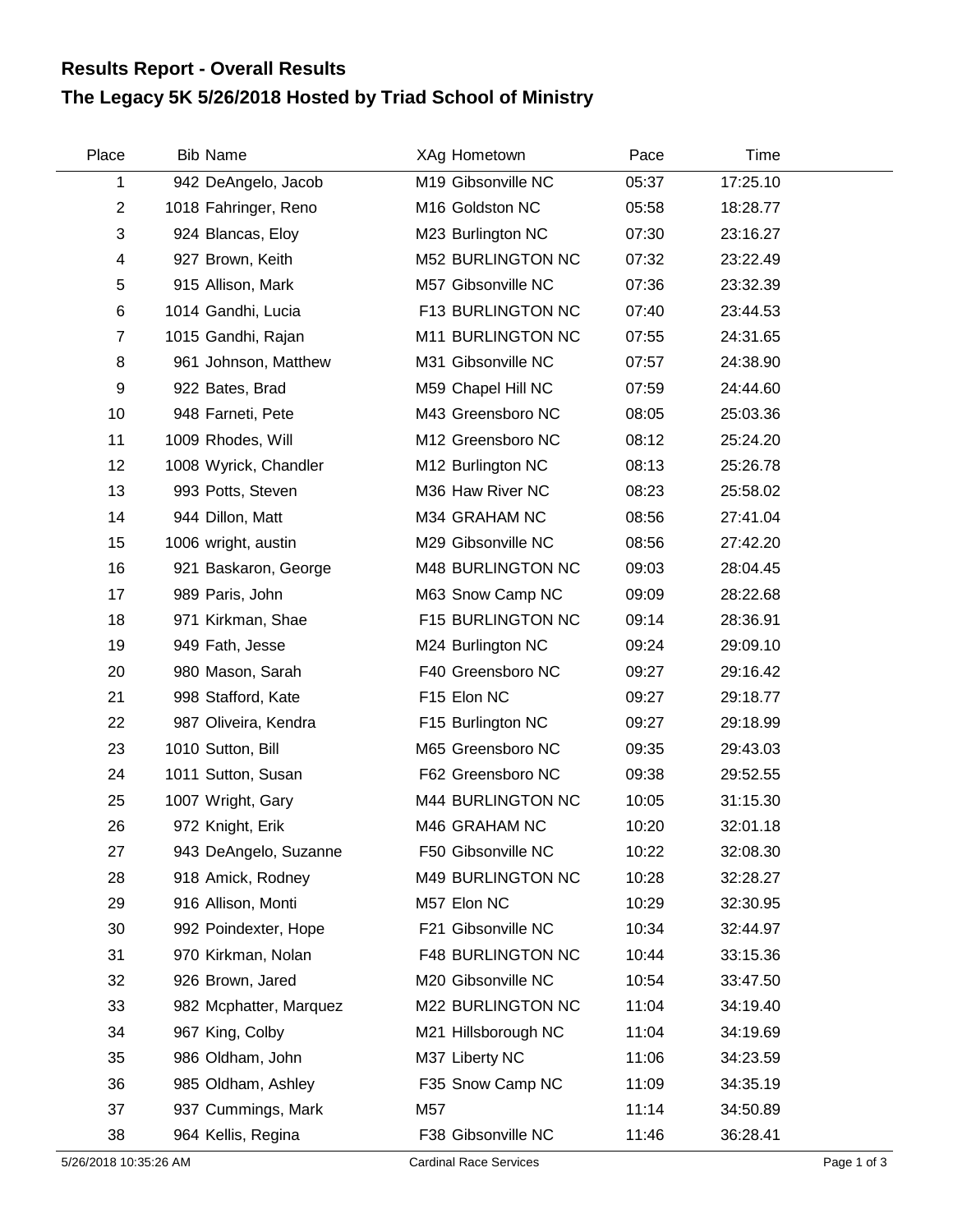| Place | <b>Bib Name</b>         | XAg Hometown             | Pace  | Time     |  |
|-------|-------------------------|--------------------------|-------|----------|--|
| 39    | 958 Hodge, Raymond      | M66 BURLINGTON NC        | 11:48 | 36:34.55 |  |
| 40    | 999 Testerman, Brooks   | M49 BURLINGTON NC        | 11:48 | 36:36.30 |  |
| 41    | 997 Shelton, Wanda      | F56 BURLINGTON NC        | 11:49 | 36:39.26 |  |
| 42    | 941 Dean, Josh          | M29 Elon NC              | 12:07 | 37:34.04 |  |
| 43    | 1005 Wilson, Tracy      | F47 BURLINGTON NC        | 12:22 | 38:21.31 |  |
| 44    | 960 Johnson, Lynnsey    | F31 Gibsonville NC       | 12:26 | 38:32.81 |  |
| 45    | 1002 Tysinger, Nicole   | F19 Mebane NC            | 12:27 | 38:34.62 |  |
| 46    | 962 Joyce, Brandon      | M38 Durham NC            | 12:29 | 38:42.61 |  |
| 47    | 994 Rein, Charles       | M67 BURLINGTON NC        | 12:52 | 39:54.57 |  |
| 48    | 963 Joyce, Lisa         | F38 Durham NC            | 13:50 | 42:54.49 |  |
| 49    | 968 Kirkman, Emily      | F40 BURLINGTON NC        | 13:52 | 43:00.27 |  |
| 50    | 1003 Vaughn, Gillian    | F36 BURLINGTON NC        | 13:52 | 43:00.37 |  |
| 51    | 1004 Vaughn, Michael    | M37 BURLINGTON NC        | 13:53 | 43:02.17 |  |
| 52    | 974 Lambert, Scott      | M40 Kernersville NC      | 14:02 | 43:31.66 |  |
| 53    | 973 Lambert, Debbie     | F55 Kernersville NC      | 14:03 | 43:32.18 |  |
| 54    | 1017 Hernandez, Carlos  | M63 Ashboro NC           | 14:10 | 43:55.34 |  |
| 55    | 1013 Jones, Valerie     | F51 Gibsonville NC       | 14:27 | 44:49.06 |  |
| 56    | 1001 Tysinger, Charles  | M52 Mebane NC            | 14:33 | 45:07.08 |  |
| 57    | 950 Fath, Katie         | F30 Burlington NC        | 14:37 | 45:17.82 |  |
| 58    | 934 Crossley, Connie    | F40                      | 14:52 | 46:06.07 |  |
| 59    | 936 Crossley, Rebekah   | F29 High Point NC        | 14:52 | 46:06.37 |  |
| 60    | 935 Crossley, David     | M68                      | 14:53 | 46:06.95 |  |
| 61    | 923 Bauer, Dana         | F43 Durham NC            | 15:03 | 46:39.67 |  |
| 62    | 952 Fraine, Hannah      | F15 Gibsonville NC       | 15:08 | 46:54.38 |  |
| 63    | 981 McClure, Ray        | M67 Elon NC              | 15:16 | 47:18.31 |  |
| 64    | 947 Elkeberry, Kristine | F34 GRAHAM NC            | 15:25 | 47:48.89 |  |
| 65    | 978 Louw, Deon          | M49 Elon NC              | 15:36 | 48:20.89 |  |
| 66    | 953 Fraine, Kayla       | F15 Gibsonville NC       | 15:56 | 49:22.95 |  |
| 67    | 991 Piland, Debbie      | <b>F59 BURLINGTON NC</b> | 15:58 | 49:28.28 |  |
| 68    | 951 Fraine, Dawn        | F52 Gibsonville NC       | 15:58 | 49:28.88 |  |
| 69    | 1012 Potts, Grace       | M12 Haw River NC         | 16:10 | 50:05.55 |  |
| 70    | 1016 Isley, Charly      | F12 Liberty NC           | 16:10 | 50:06.55 |  |
| 71    | 933 Cox, Debbie         | F56 BURLINGTON NC        | 16:12 | 50:14.15 |  |
| 72    | 975 Laparra, Abigail    | F17 Elon NC              | 16:23 | 50:48.16 |  |
| 73    | 919 Atkins, Caroline    | F18 Pleasant Garden N    | 16:23 | 50:48.25 |  |
| 74    | 996 Schut, Suzy         | F56 BURLINGTON NC        | 17:01 | 52:43.77 |  |
| 75    | 966 Kimrey, Greg        | M59 BURLINGTON NC        | 17:15 | 53:29.17 |  |
| 76    | 965 Kimrey, Becky       | F66 BURLINGTON NC        | 17:15 | 53:29.51 |  |
| 77    | 931 CHANDLER, RICHARD   | M60                      | 17:38 | 54:38.44 |  |
| 78    | 932 Cox, Darrell        | M57 BURLINGTON NC        | 17:56 | 55:36.46 |  |
| 79    | 920 Barefoot, Anita     | F59 Burlington NC        | 18:00 | 55:46.90 |  |